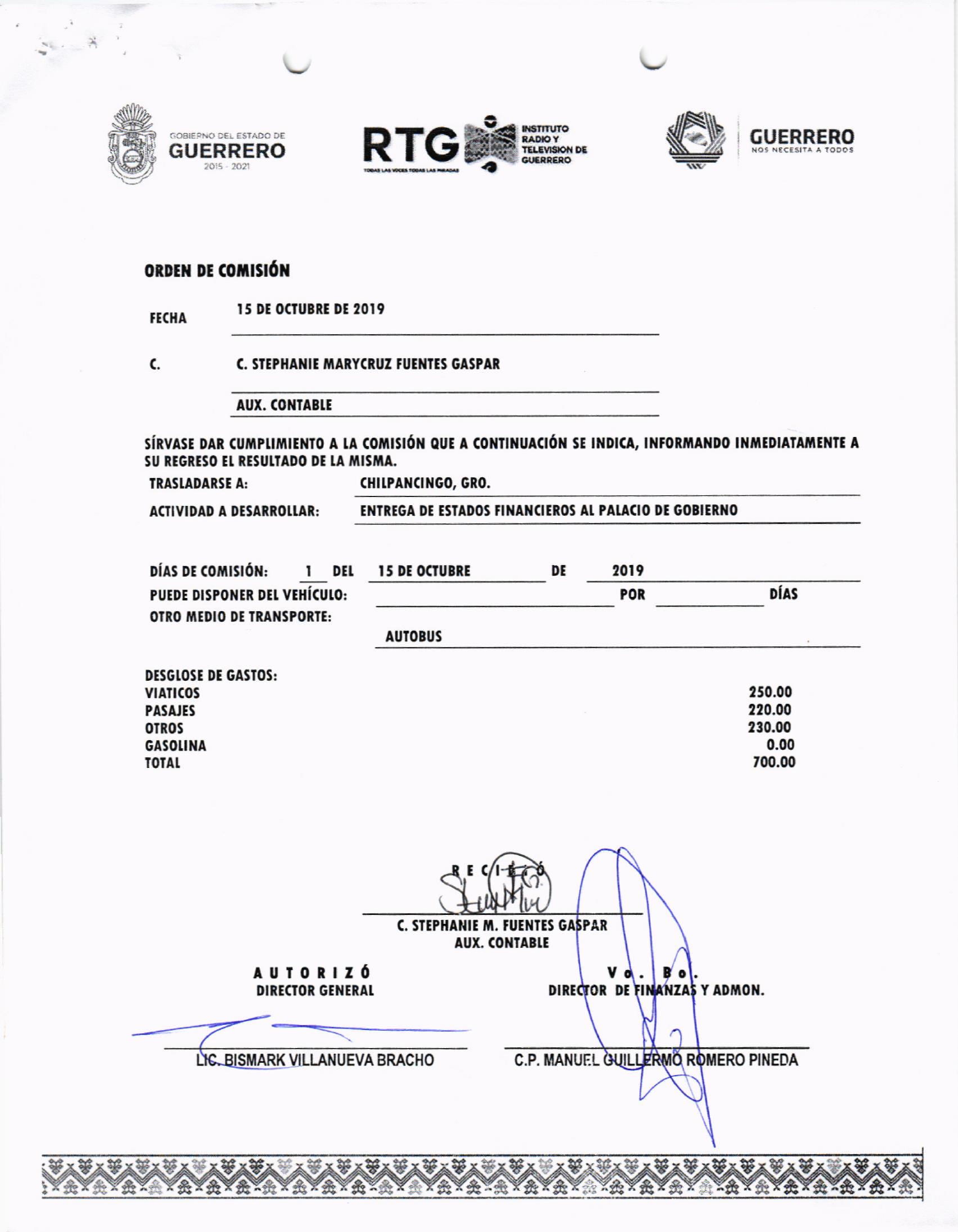

**SOBIERNO DEL ESTADO DE** 

**GUERRERO** 







BUENO POR: \$ 230.00

RECIBÍ DE LA DIRECCIÓN DE ADMINISTRACIÓN DEL O.P.D. RADIO Y TELEVISIÓN DE **CANTIDAD** DE: GUERRERO. LA ========================== \$230.00 (DOS CIENTOS TREINTA PESOS 00/100 M.N.) POR CONCEPTO DE: PAGO DE PASAJES DE TAXI AL PALACIO DE GOBIERNO ENTREGA DE ESTADOS FINANCIEROS.

ACAPULCO, GRO., 16 DE OCTUBRE 2019

 $372 - 184565$ R E C **C. STEPHANIE M. FUENTES GASPAR AUTORIZÓ** Vd DIRECTOR DE FINANZAS **DIRECTOR GENERAL** Y ADMINISTRACION C.P. MANUEL GUILLERMO ROMERO PINEDA LIC. BISMARK VILLANUEVA BRACHO